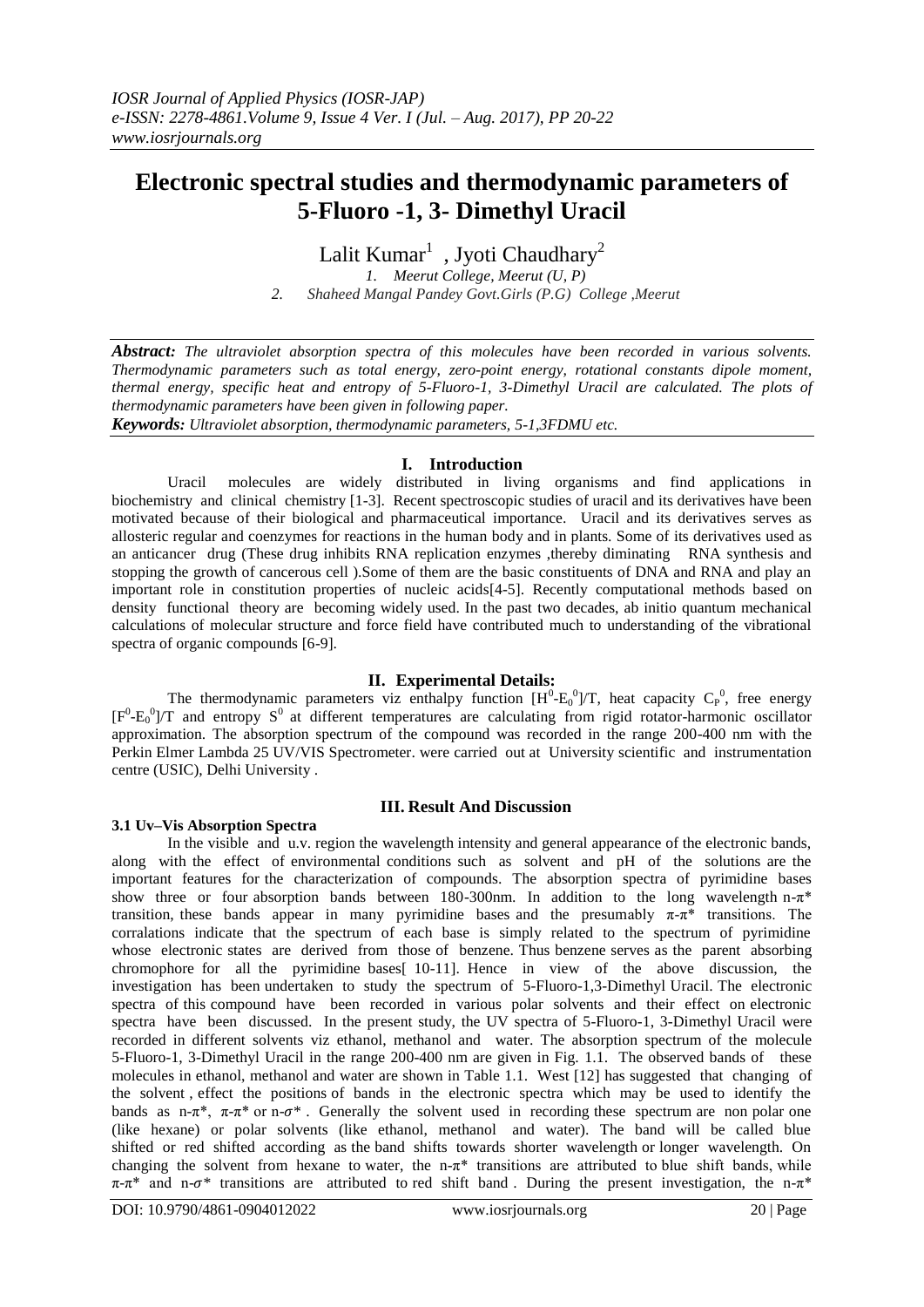are blue shifted in the title compound, with increasing polarity of the solvents i.e. (ethanol→ methanol→ water) as shown in the table 1.1 and in Fig. 1.1.

**Table 1.1 Solvent Effect on Electronic Transitions of 5 -Fluoro-1,3-Dimethyl Uracil (All values are in nm)**

| <b>Solvent</b>  | <b>Refractive Index</b> | <b>Dielectric constant</b> | $n - \pi^*$ | $\pi$ - $\pi^*$ | n - σ*                   |
|-----------------|-------------------------|----------------------------|-------------|-----------------|--------------------------|
| <b>Ethanol</b>  | 2772                    | 25.0                       | 271         | 262             | 226                      |
| <b>Methanol</b> | .3362                   | 32.0                       | 272<br>21 Z |                 | 206.5                    |
| Water           | .3380                   | 80.5                       | 278.5       | 240.5           | $\overline{\phantom{a}}$ |



**Fig. 1.1: Near ultraviolet absorption spectra of 5-fluoro-1,3-dimethyl uracil in ethanol, methanol and water**

#### **3.2. Thermodynamic Parameters**

The partition function and the statistical theory of enthalpy function  $[H^0-E_0^0]/T$ , heat capacity  $C_P^0$ , free energy  $[F^0-E_0^0]/T$  and entropy S<sup>0</sup> have been discussed bfire optimization. To calculate the thermodynamic parameters one requires the principal moments of inertia, molecular weight, temperature and the vibrational fundamentals. The thermodynamic functions of 5-Fluoro-1,3-Dimethyl Uracil have been calculated with the help of computer program at different temperatures between 200-1500 K using the experimental fundamental frequencies assuming rigid rotor-harmonic oscillator approximation [13]. The thermodynamic parameters viz enthalpy function  $[H^0-E_0^0]/T$ , heat capacity  $C_P^0$ , free energy  $[F^0-E_0^0]/T$  and entropy  $S^0$  at different temperatures are given in Tables 1.2. The plots of thermodynamic parameters have been given in Fig. 1,2 and it was found that the thermodynamic functions rise more rapidly in the low temperature range and less rapidly in the high temperature range. At low emperatures only translational parts of motion gives its contribution but as temperature increases rotational and vibrational motions are excited [14]. Beyond a certain value of temperature (nearly at 1000 K) there is no further increase in molecular motion and therefore heat capacity becomes almost constant.

| <b>Temperature</b><br>K | $(H^0 - E_0^0)/T$<br><b>Enthalpy</b> | Heat Capacity $C_p^0$ | $-(F^0 -$<br><b>Free energy</b><br>$E_0^0$ /T | $S^0$<br><b>Entropy</b> |
|-------------------------|--------------------------------------|-----------------------|-----------------------------------------------|-------------------------|
| 200                     | 9.61                                 | 14.20                 | 103.85                                        | 113.46                  |
| 300                     | 12.29                                | 21.13                 | 108.24                                        | 120.53                  |
| 400                     | 15.36                                | 27.99                 | 112.19                                        | 127.55                  |
| 500                     | 18.56                                | 34.62                 | 115.96                                        | 134.51                  |
| 600                     | 21.76                                | 40.92                 | 119.63                                        | 141.39                  |
| 700                     | 24.93                                | 46.78                 | 123.22                                        | 148.14                  |
| 800                     | 27.99                                | 52.12                 | 126.75                                        | 154.74                  |
| 900                     | 30.95                                | 56.93                 | 130.22                                        | 161.17                  |
| 1000                    | 33.76                                | 61.22                 | 133.63                                        | 167.39                  |
| 1100                    | 36.44                                | 65.02                 | 136.97                                        | 173.41                  |
| 1200                    | 38.96                                | 68.38                 | 140.25                                        | 179.21                  |
| 1300                    | 41.34                                | 71.34                 | 143.46                                        | 184.80                  |
| 1400                    | 43.58                                | 73.95                 | 146.61                                        | 190.19                  |

**Table 1.2: Thermodynamic Functions of 5-Fluoro-1,3-Dimethyl Uracil (in Cal. /Mol-K).**